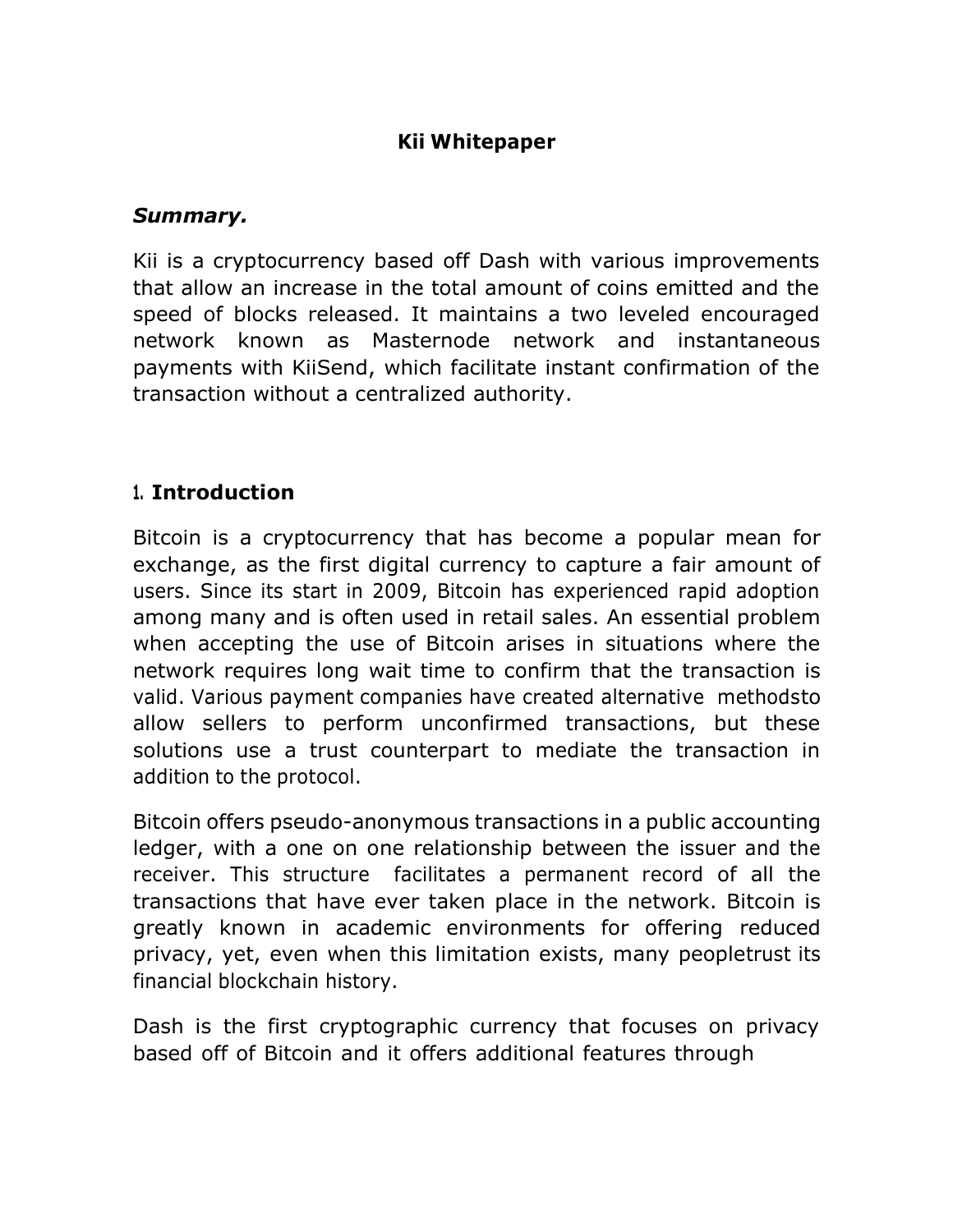its PrivateSend option and instantaneous payments through InstantSend.

In this paper we propose a series of improvements that result in the creation of the KII Blockchain that permits instantaneous transactions, constructs a secondary encouraged network that improves security, lowers the network fees and offers staking rewards.

### **2. Masternode Network**

The complete nodes are servers that function on a p2p network, which allow their peers to access the information on that network. These nodes require high traffic volume along with other resources that require a substantial cost. Therefore, in the Bitcoin network there has been a constant reduction in the number of nodes through time, resulting in an increasing spread of the block reaching up to 40 seconds. Many solutions have been proposed for this, such as the new rewards plan by Microsoft Research and Bitnodes´ incentive program.

These nodes are very important for the health of the network. They provide the clients the capacity to synchronize and spread the messages quickly through the network. Similar to Dash, Kii maintains a secondary network called the "Masternodes network". These nodes will have a higher bandwidth and provide greater availability to the network of the Masternode Rewards Program.

## *2.1 Masternode Rewards Program - Costs and Payments*

The main cause in the reduction of the amount of complete nodes of the Bitcoin network is the lack of incentives to operate one of them. The cost of maintenance of a complete node increases with time because the use of the network is growing, therefore increasing the cost for its operators. Due to the increase in cost, the operators provide the service in a way that is less expensive for them to operate or employ a light node, which hinders the network.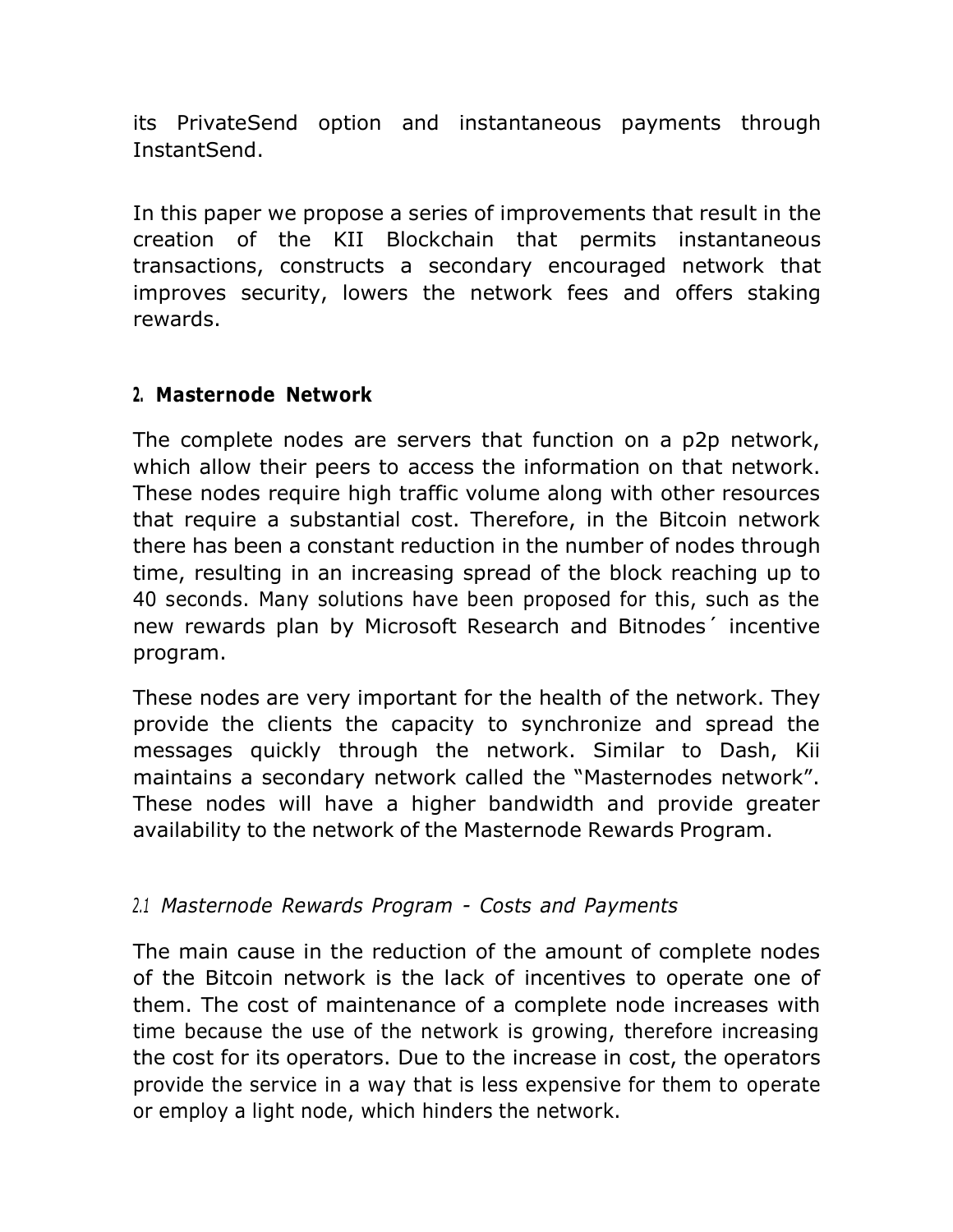The master nodes are complete nodes, analogous to their counterparties on the Bitcoin network, with the difference that they provide a level of service to the network and require collateral to be able to participate. The collateral is fixed and is secure as long as the Masternode is functioning. This allows investors to service to the network, produce yield from their investment and reduce the volatility of the currency.

To operate a Masternode, the node must store 150,000 KII. When they are active, the nodes provide services to the clients of the network and in exchange they get paid in the form of a dividend. This allows the users to pay for the services and obtain a return on investment. The Masternodes receive the payment from the same financial reserve. 45% of the total block reward is dedicated to this program.

Since the Masternodes reward program is a fixed percentage and the total number of nodes in the network fluctuates, the expected rewards vary according to the total number of active Maternodes. The payments for operating a Masternode on a standard day can be calculated with the following formula:

 $(n / t) * r * b * a$ 

*n* is the number of Masternodes controlled by an operator

*t* is the total number of nodes Masternodes

*r* is the reward for the current block (currently 300 Kii)

*b* is the average blocks in a day. It is generally 1440 for the Kii network.

*a* is the average Masternode payment (45% of the average payment amount per block).

The return of investment for operating a Masternode is calculated with

 $((n / t) * r * b * a * 365) / 1000$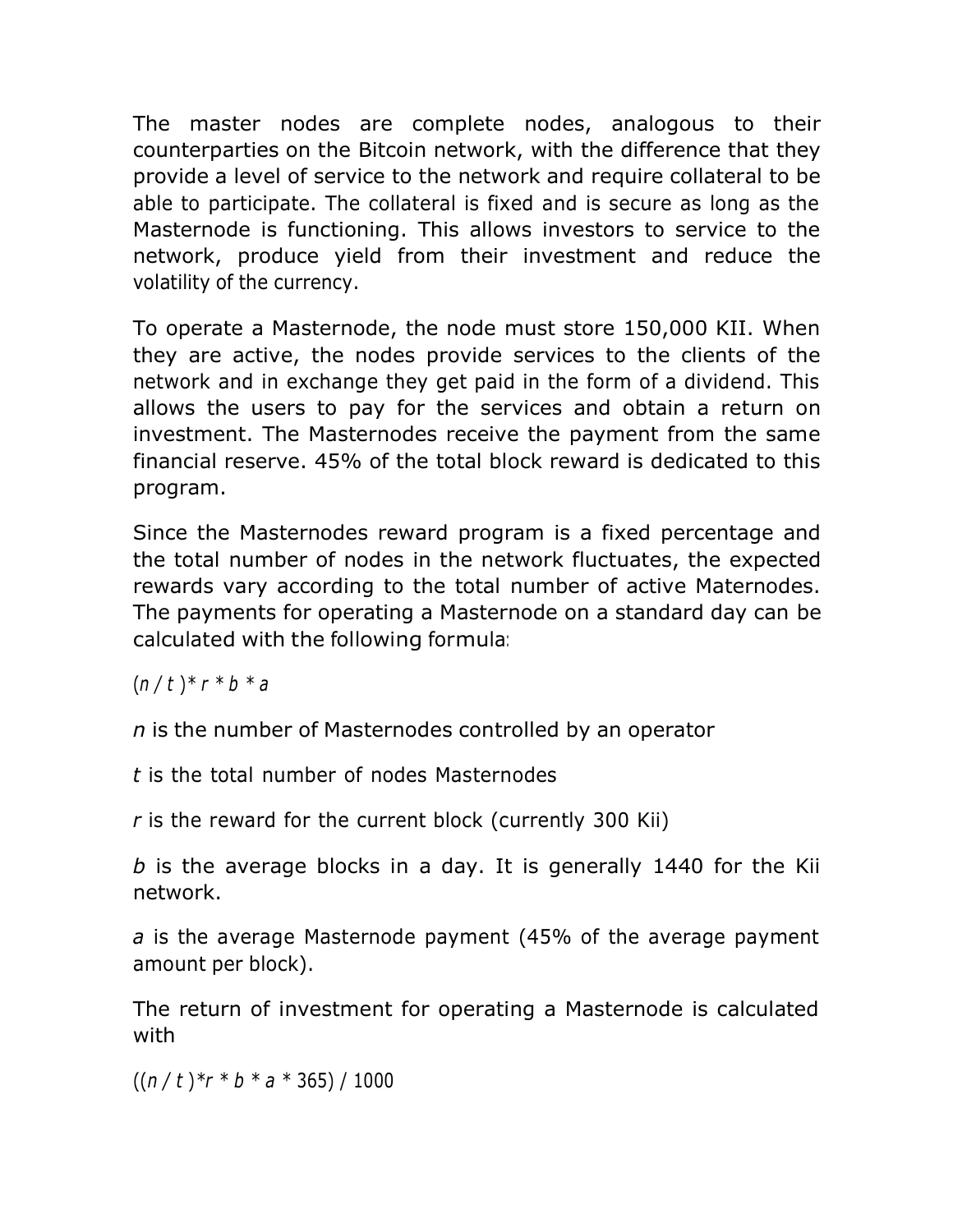Where the variables are the same as above.

The cost associated with operating a Masternode implies some hard and soft limits of the active nodes on the network. Currently with 1,350 million of KII in circulation, a maximum of 9,000 nodes could work on the network. The soft limit is imposed by the price of acquiring a node and the limited liquidity in the exchange is due to the use of Kii as a currency and not simply as an investment.

# *2.2 Deterministic Ordination*

A special deterministic algorithm is used to create an aleatory ordination of Maternodes. Using the hash of each block´s work test, the security of this functionality is guaranteed by the mining network.

Pseudocode to select a Masternode:

For(mastenode in

 $masternodes$ }{ n =

```
masternode.CalculateScore();
```
if( $n >$  best\_score){

best score =  $n$ ;

winning\_node = masternode;  $\}$  }

CMasterNode::CalculateScore(){

n1 = GetProofOfWorkHash(nBlockHeight); // get the hash of this

blockn2 = Hash(n1); //hash the POW hash to increase the entropy

 $n3 = abs(n2 \bullet$ 

```
masternode_vin); return n3;}
```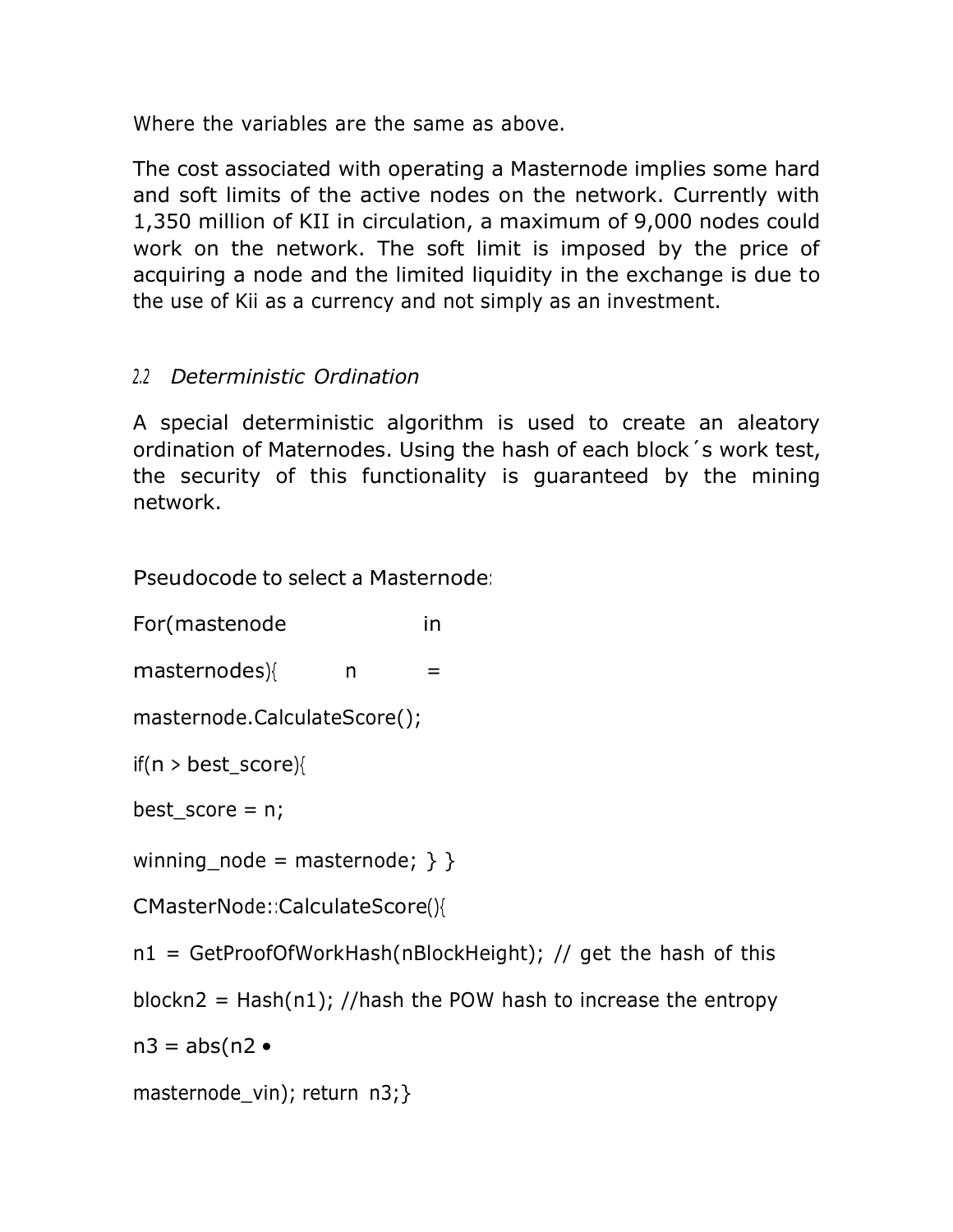The code used as an example can be extended to provide a classification of Masternodes by selecting a ¨second¨, ¨third¨, ¨fourth¨ Masternode from the list.

### *2.3 Quorums without Needing Trust*

Currently the Kii network has  $\sim$ 50 active Masternodes. By demanding a collateral of 150,000 KII to become an active Masternode, we created a system in which no one can control the whole network. For example, if someone wants to control 50% of the Maternodes network they must purchase 3,750,000 KII in the open market. Additionally, all transactions are verified by temporary quorums guided by a deterministic formula of voting which makes it almost impossible to have the majority within the quorum.

By incorporating the Masternodes´ network and the collateral requirements, we can make use of this secondary network for delicate tasks without needing trust, where no entity is able to control the result. Selecting *N* pseudoaleatory Masternodes from the total group that is to take on the same task, these nodes can act as an oracle without having the whole network do the task.

An example can be seen of a quorum implementation without needing trust through *KiiSend*, which uses quorums to rectify transactions and block the inputs or the implementation of proof of service.

### *2.4 Roles and Proof of Service*

The Masternodes can provide a multitude of additional services to the network. As a proof of concept, our first implementation included *KiiSend*. Through what we denominated proof of service, we can request that these nodes be aligned, responding in fact to the standard of the correct block.

Malicious actors could also operate Masternodes, but not offer the service quality required by the rest of the network. To diminish the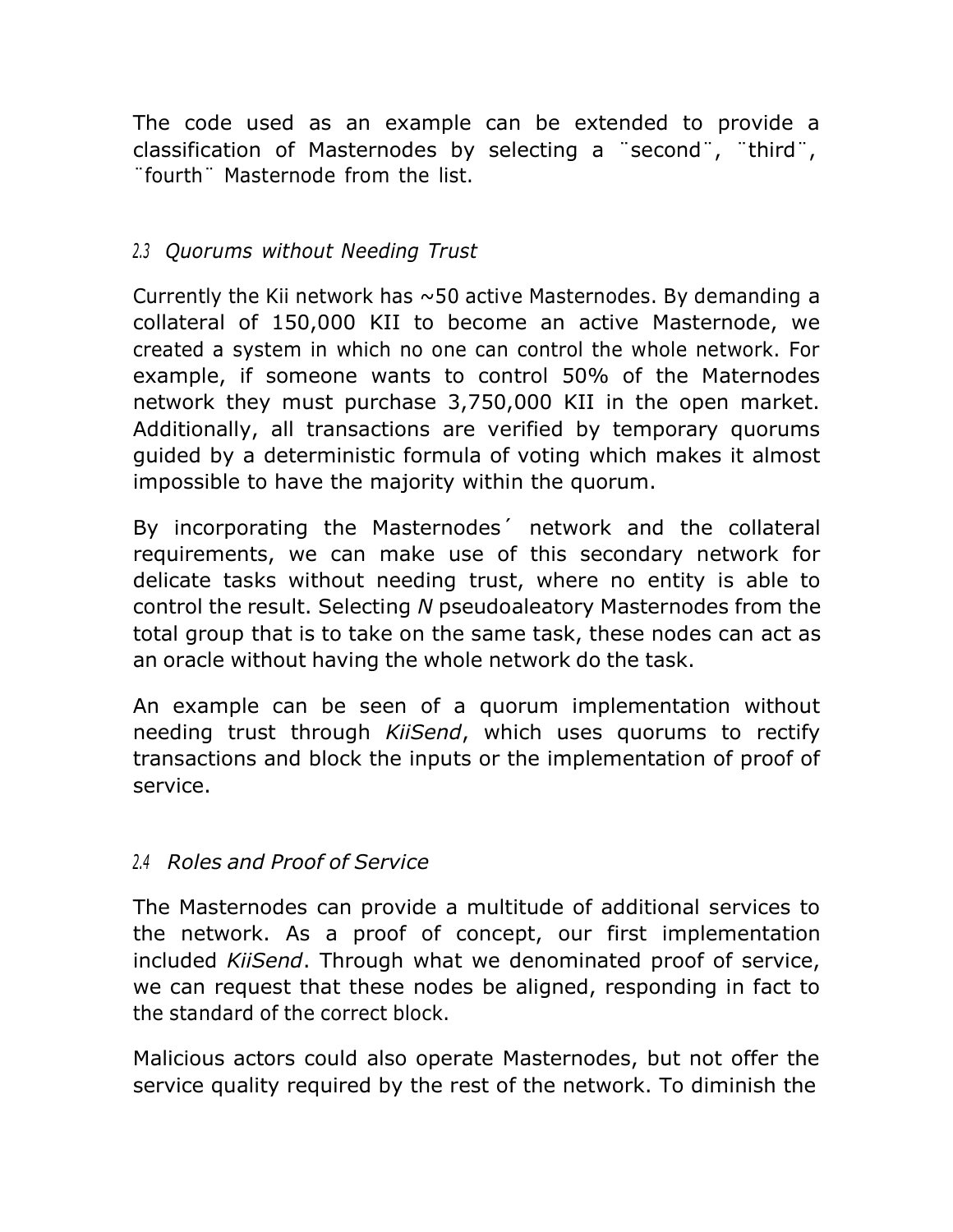possibility of others using the system for their exclusive benefit, the nodes must ping the rest of the network to ensure they remain active. This task is done in the Maternodes network by selecting 2 quorums per block. Quorum A proves Quorum B´s service in each block. Quorum A are the nodes closest to the hash of the current block, while Quorum B are the farthest away from that hash.

Masternode A (1) proves Masternode B (range 2300) Masternode A (2) proves Masternode (range 2299) Masternode A (3) proves Masternode B (range 2298)

All the necessary work to prove if the network nodes are active is done by the Masternodes network itself. Approximately 1% of the network will be tested in each block. This results in the network testing itself completely more than 7 times in a day. With the purpose of maintaining the system without trust, we select aleatory nodes with the Quorum system. After that we also require aminimum of six violations to deactivate a node.

To deceive the system, an attacker will need to be selected six consecutive times. On the contrary, the violations will be neutralized by the system by the selection of other nodes by the Quorum system.

The selection of Masternodes is pseudoaleatory based in the Quorum System.

### *2.5 Masterrnodes Protocol*

The Masternodes are spread through the network through a series of extensions from the protocol including an announcement message and the Masternode´s ping message. These two messages are all that is needed to activate a node on the network. Besides these messages are those destined to perform a proof of service petition, *KiiSend*.

Masternodes originally form sending 150,000 KII to a specific wallet destination, which will "activate" the node enabling it to spread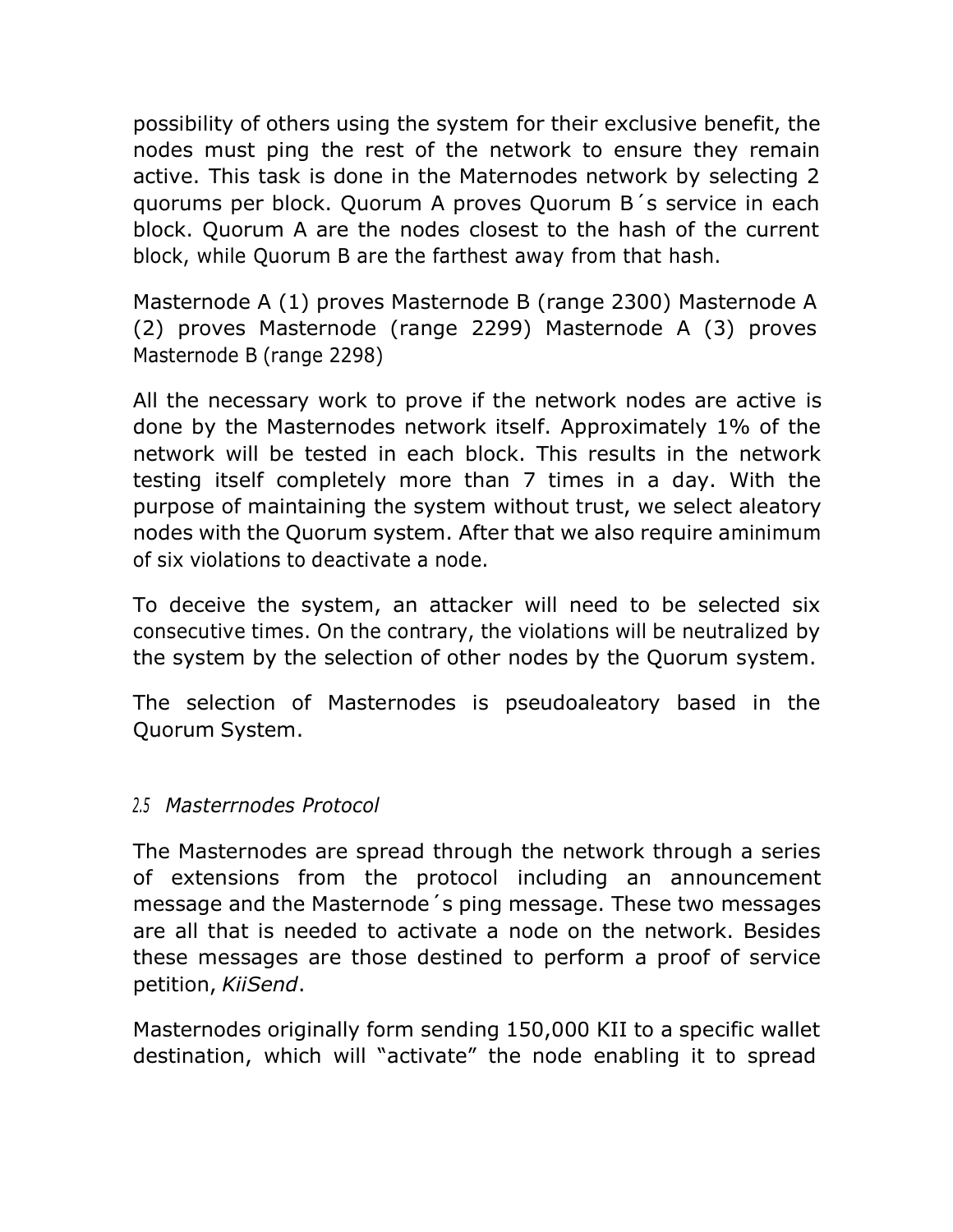through the network. A private second key is created to sign all the posterior messages. The previous key allows the wallet to be completely blocked when it functions under self-sufficient mode.

A cold mode is made possible by the secondary private key stored in two separate machines. The primary ¨hot¨ client signs the input of 150,000 KII including the private key from the secondary signature in the message. Shortly after, the "cold" client sees a message that includes his secondary key, and is activated as a new Masternode. This allows the ¨hot¨ client to deactivate (disconnected client) and leaves no chance for an attacker to obtain the 150,000 KII gaining access to the Masternode upon activation.

As soon as it starts, a Masternode sends a message to the network "Masternode announcement", containing as follows:

*Message: (Input 150,000 KII, Accessible IP Address, Signature, Signature Time, Public Key of 150,000 KII, Secondary Public Key, Donation Public Key, Donation Percentage)*

Every 15 minutes and after, a ping message is sent to show that the node is still active.

*Message: (150,000 KII Input*, *Signature (using secondary key), Signature Time, Stop)*

After a lifespan has expired the network will eliminate the inactive node from itself, causing the node to not be used by the clients or to receive payments. The nodes can also ping the network constantly, but if they do not have their ports open, with time they will be considered as inactive and will not receive the message.

### *2.6 Propagation of the Masternodes List*

New clients that join the Kii network must be advised of the current active Masternodes so that their services can be used. As soon as they join the mesh network, an order is sent to their peers requesting the known Masternodes list. The clients use a cache object to register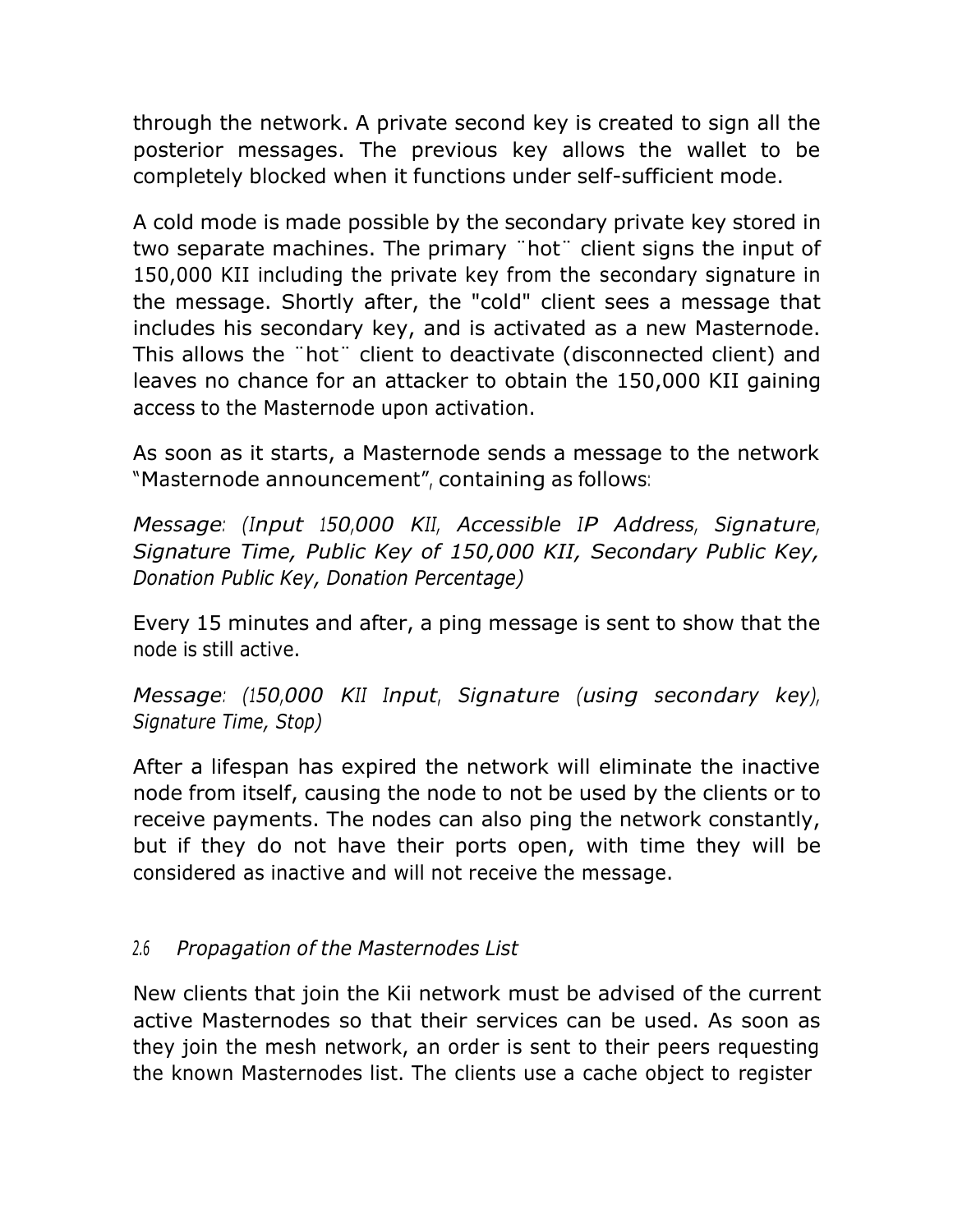the Masternodes and its current state, that way, when the clients restart they simply load that file instead of asking for the entire Masternodes´ list.

### *2.7 Payments through Mining and Imposition*

To guarantee that each Masternode charges its fair share from the reward per block, the network must make the block payments to the correct Masternode. If a miner does not comply with the rules, the network will reject its blocks.

Kii has developed a strategy where Masternodes form quorums. They select a winner Masternode and spread its message. After N messages have been spread to select the same beneficiary, a consensus will be formed and said block will be required to pay the Masternode.

When there is mining on a network, the group´s software (websites that combine the effort of individual miners, Mining Pool) uses the API RPC to obtain the information of how a block should be generated. To pay the Masternodes, this interface should extend itself by adding a secondary beneficiary (GetBlockTemplate). After that, the groups spread their mined blocks with success, including a payment that gets divided between them and a Masternode.

## **3. Instantaneous Transactions through KiiSend**

Through quorums with Masternodes, the users can send and receive instantaneous irreversible transactions. Once a quorum is formed, the inputs of the transaction block to a unique specific transaction. A transaction requires 2 seconds for the blockage to be established on the network. If blocking consensus is reached in the Masternodes network, all the transactions or conflictive blocks would be denied from that moment, unless the exact ID matched the assigned transaction to the block that takes place.

This would allow vendors to use mobile devices in their traditional locations with point of sale (POS) systems for commerce in everyday life, and the users to pay non-commercial transactions rapidly in person as it occurs with traditional cash. All of this is done without a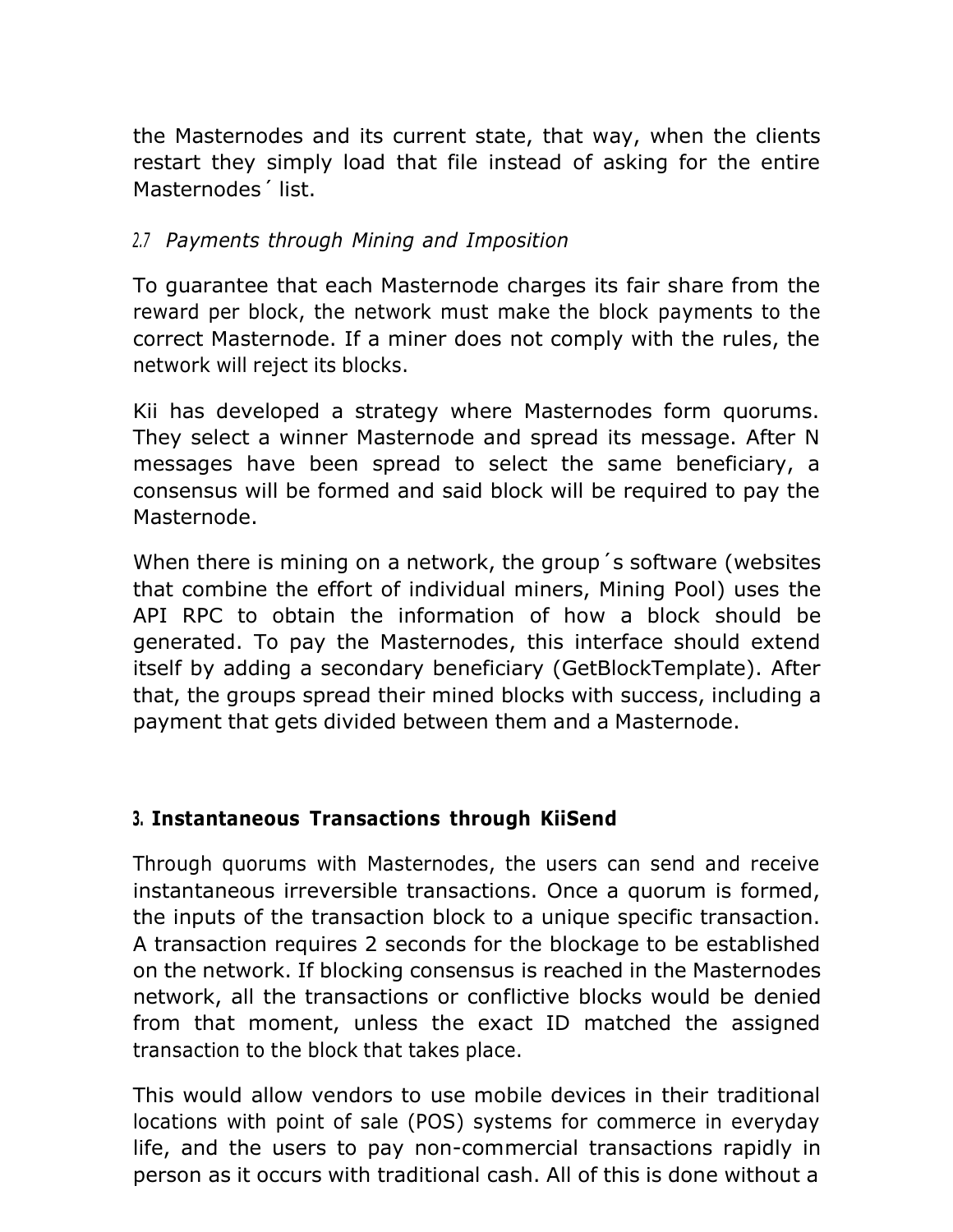central authority.

### **4. Hashing X11 Algorithm**

X11 is a hashing algorithm widely used, which takes a different approach, known as linking algorithm. X11 consists of all the 11 contenders of SHA3, calculating each particular hash and then sending it to the next algorithm in the chain.

### **5. Mining Supply**

The maximum total of KII is of 1,800,000,000 KII of which 1,326,960,000 KII were obtained with the release of the genesis block and the other 473,040,000 KII will be obtained through the concept of mining with the release of each subsequent block. The reward of initial mining is of 300 KII for each block mined, with an average Target Spacing of 1 minute. Halving will be every 788,400 blocks.

The production of Kii is scheduled to continue in this century decelerating near the end of the year 2074.

### **6. Conclusion**

This paper presents various concepts to perfect Bitcoin and Dash´s design that result in improved fungibility and real world use for the averageuser, lower volatility in the price and a faster propagation of messages through the network. All of this is achieved through a twoleveled encouraged model, instead of the one level model present in other cryptocurrencies such as Bitcoin. Using this alternative network design, it is possible to add many types of services such as the decentralized mixing of coins, instantaneous transactions and decentralized oracles through quorums with Masternodes.